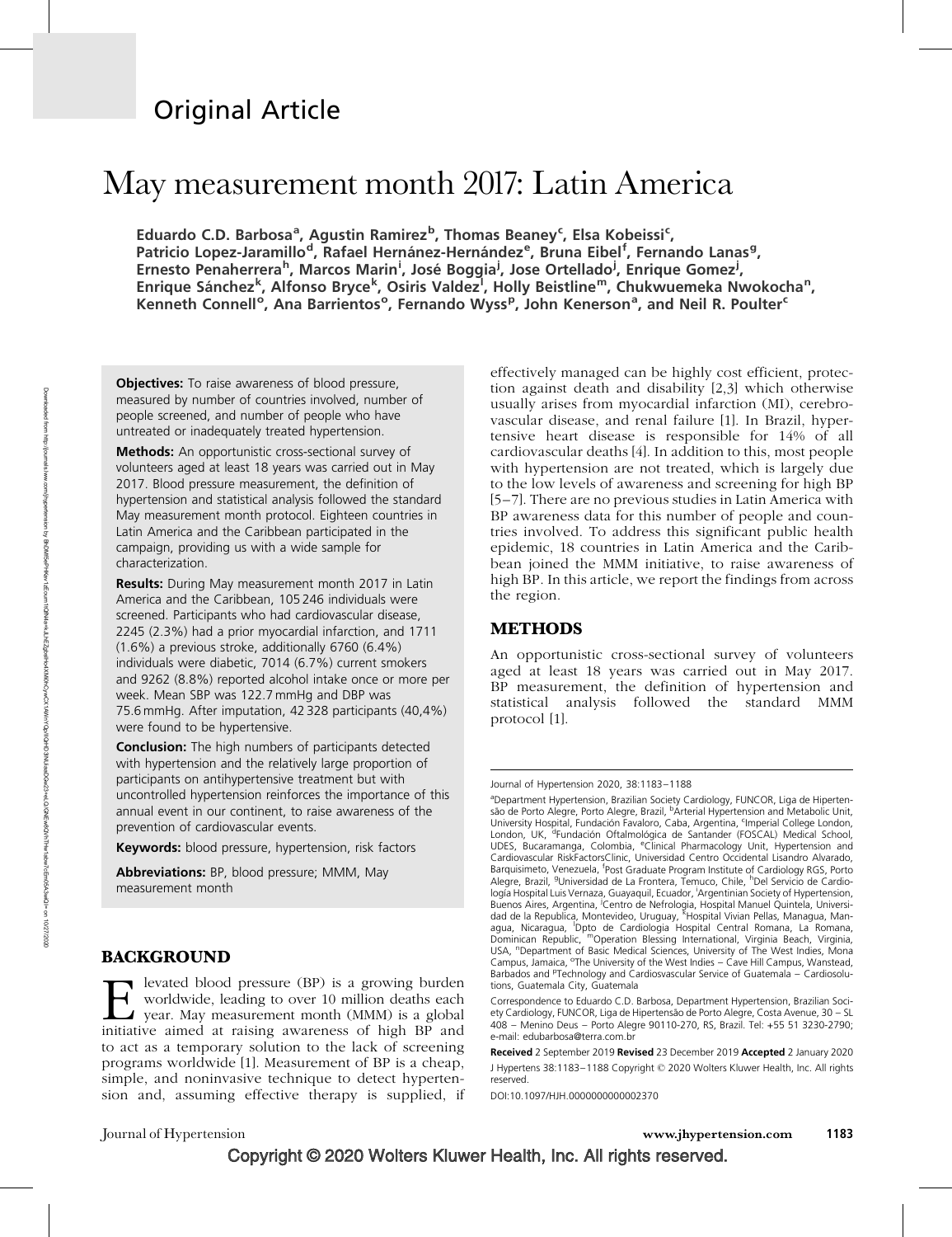#### Blood pressure measurements

BP could preferably be measured by an automated electronic device, but could also be measured by a conventional sphygmomanometer using a stethoscope. If a sphygmomanometer was used, the first and fifth Korotkoff sounds (the appearance and disappearance of sounds) corresponded to the SBP and DBP. BP should be measured on the upperarm. The circumference of the arm (at the mid arm level) was measured to ensure that the correct size of arm cuff was used. For arms with circumference less than 32cm – regular cuff; arms with circumference  $32-42$  cm – large cuff; arms with circumference more than  $42 \text{ cm}$  – extra-large cuff; and arms with circumference less than 20cm use pediatric cuff. The cuff was placed at the heart level. The patient's arm that was used for the measurement was rested comfortably on a table. BP was measured on one arm only, preferably left, and the arm used was recorded. The participant was seated with their backs supported and with their legs resting on the ground and in the uncrossed position for 5min. Participants should not have smoked immediately before or during the measurement. Three BP readings were taken and recorded, with 1min between readings. For each BP reading, the automated BP devices also provided data on heart rate (HR), and this information was captured. If the auscultatory method/sphygmomanometer was used, the HR was established during the 1min after each BP reading, and also recorded.

## Sample definition

Eighteen countries in Latin America and the Caribbean participated in the campaign, providing us with a wide sample for characterization. The majority of screening sites, in most of the countries, were at hospitals, pharmacies, and clinics. Each participant had their BP measured three times with the mean of the second and third readings used in analysis. Measurements were most commonly made using an automatic Omron device, on the right  $(n = 25079)$ : 23.8%) or left arm  $(n = 47367: 45.0\%)$ , in the sitting position; in 32800 (31.2%) of people screened the arm measured was not recorded. Where three readings were not available for an individual, multiple imputation was used to impute the mean of the second and third. The approach followed that used in the global analyses, based on the available readings, along with age and sex (along with an interaction term) and region [1].

The primary objective was to raise awareness of BP, measured by number of countries involved, number of people screened, and number of people who have untreated or inadequately treated hypertension. Hypertension was defined as SBP at least 140 mmHg or DBP at least 90mmHg or those on antihypertensive medication. Ethical approval was granted separately in each country, and the recruiting mechanisms included public health messages and endorsements. Data were collected via Excel spreadsheets and regional data were analyzed centrally by the MMM project team [1].

## RESULTS

During MMM 2017 in Latin America and the Caribbean, 105 246 individuals from Argentina (30.7%), Colombia (21.1%), Venezuela (20.6%), Brazil (6.9%), Ecuador (6.6%), Chile (4.5%), Uruguay (2.3%), Paraguay (1.1%), Mexico (1.1%), Nicaragua (0.9%), Peru (0.9%), Dominican Republic (0.9%), El Salvador (0.6%), Jamaica (0.5%), Barbados (0.4%), Honduras (0.4%), Guatemala (0.2%), Haiti (0.1%) were screened. Different ethnicities were included: 18 882 White (17.9%), 4956 Black (4.7%), 4713 South Asian (4.5%), 250 East Asian (0.2%), 26 Arabic (0.0%), 203 Hispanic (0.2%), 38 331 mixed (36.4%), 5146 other (4.9%), 32 739 unknown (31.1%). The difference in the percentage of participation of the countries involved is related to the campaign engagement and the total number of the population of each country. There were 62 863 (59.7%) females and 922 of them were pregnant (1.5%). The mean age of the total sample was 48.6 years. Participants who had cardiovascular disease, 2245 (2.3%) had a prior MI, and 1711 (1.6%) a previous stroke, additionally 6760 (6.4%) individuals were diabetic, 7014 (6.7%) current smokers and 9262 (8.8%) reported alcohol intake once or more per week.

Mean SBP was 122.7 mmHg and DBP was 75.6 mmHg. After imputation, 42328 participants (40,4%) were found to be hypertensive. Before imputation, 36490 (54.6%) adults were classified as hypertensive and after imputation, 42328 (40.4%) were classified as hypertensive. After imputation, of those not on antihypertensive treatment, 10677 (14.6%) were found to have hypertension, while of those on antihypertensive treatment, 12142 (38.5%) had treated but uncontrolled BP. The change in BP with age and sex (Fig. 1) shows that males had higher SBP and DBP until the age of 80 and 85 years, respectively. SBP continued to increase in both sexes across all ages but among women, the slope was higher than among males. By contrast, DBP tend to decrease in both sexes after 55 years.

The difference in mean BP according to individual characteristics from linear regression models adjusted variably as appropriate for age, sex, and antihypertensive medication is shown in Fig. 2. As shown, SBP and DBP was higher in participants on treatment for hypertension, those with diabetes, current smokers and those patients declaring alcohol intake compared with those without these characteristics, while SBP and DBP was lower in pregnant than in nonpregnant women. No difference between SBP and DBP was observed between patients with and without a previous MI; however, in those participants with previous stroke, SBP was slightly higher.

The differences in BP according to BMI from linear regression models, adjusted for age, sex, and antihypertensive medication, with underweight as the reference category is shown in Fig. 3. SBP and DBP showed a strong graded increase across the four categories of weight (from underweight to obese).

Finally, Fig. 4 shows the differences in BP according the day of the week, from linear regression models adjusted for age, sex, and antihypertensive medication, using Mondays as a reference. Data were collected mainly on Wednesday (15.3%), and least on Sunday (3.4%). SBP and DBP were lower on Sunday and Saturday, compared with Monday, while no differences were found on Friday. The highest SBP was found on Tuesday while the highest DBP was found on Thursday.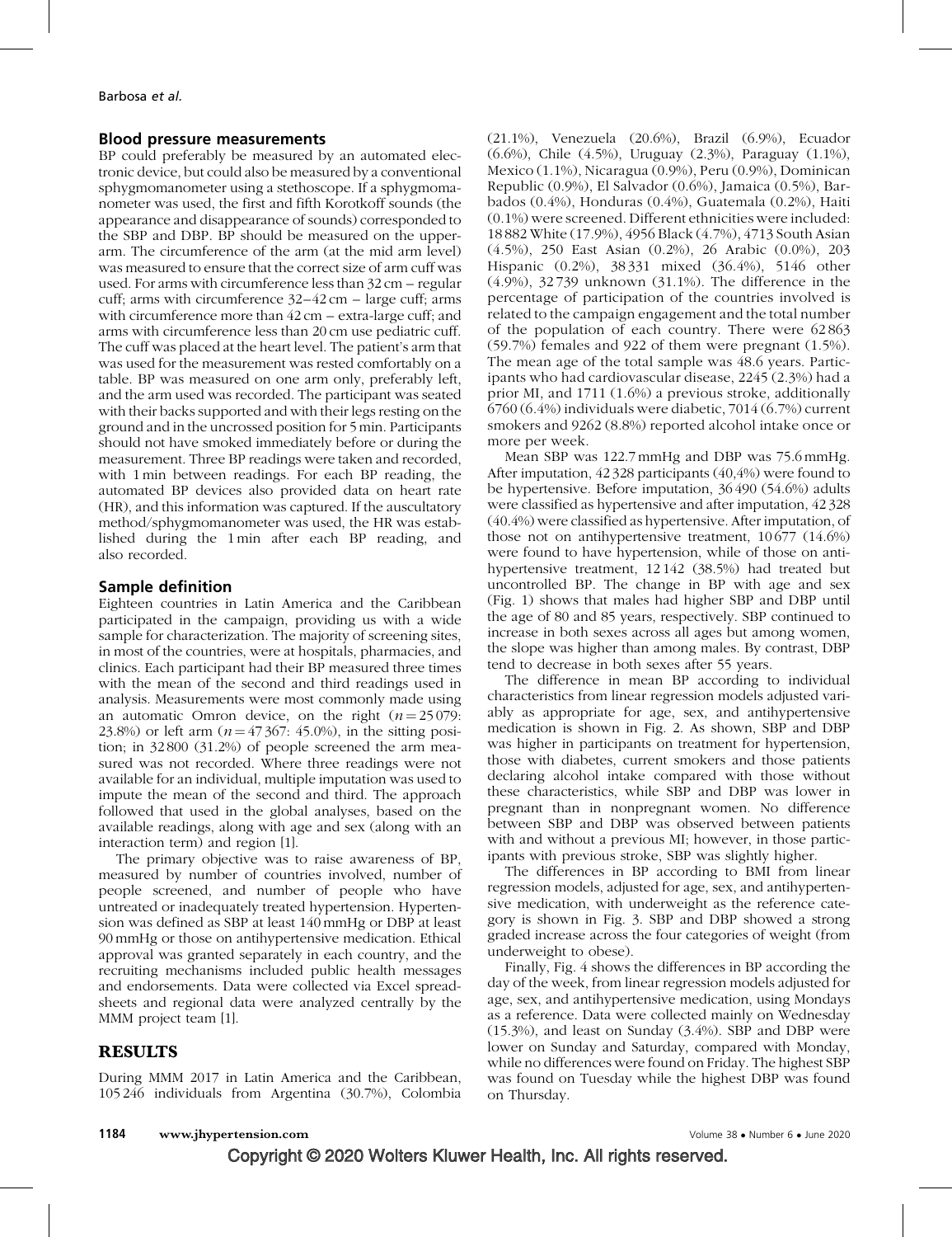

FIGURE 1 Blood pressure with age and sex.



FIGURE 2 Difference in mean blood pressure according to individual characteristic from linear regression model (adjusted).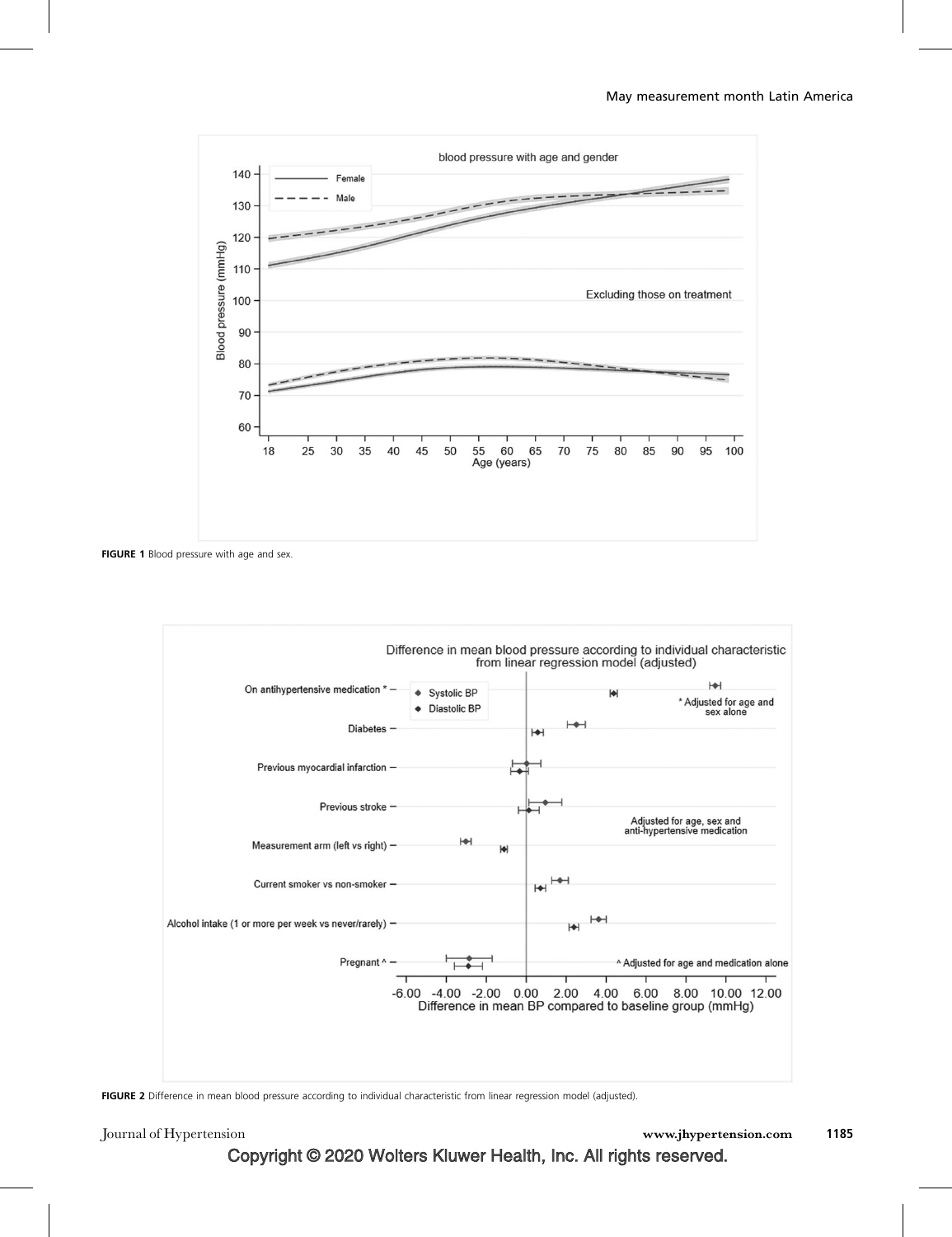

FIGURE 3 Difference in mean blood pressure according to BMI from linear regression model (adjusted).



Difference in mean blood pressure according to day of the week from linear regression model (adjusted)



1186 www.jhypertension.com

Number 6 - June 2020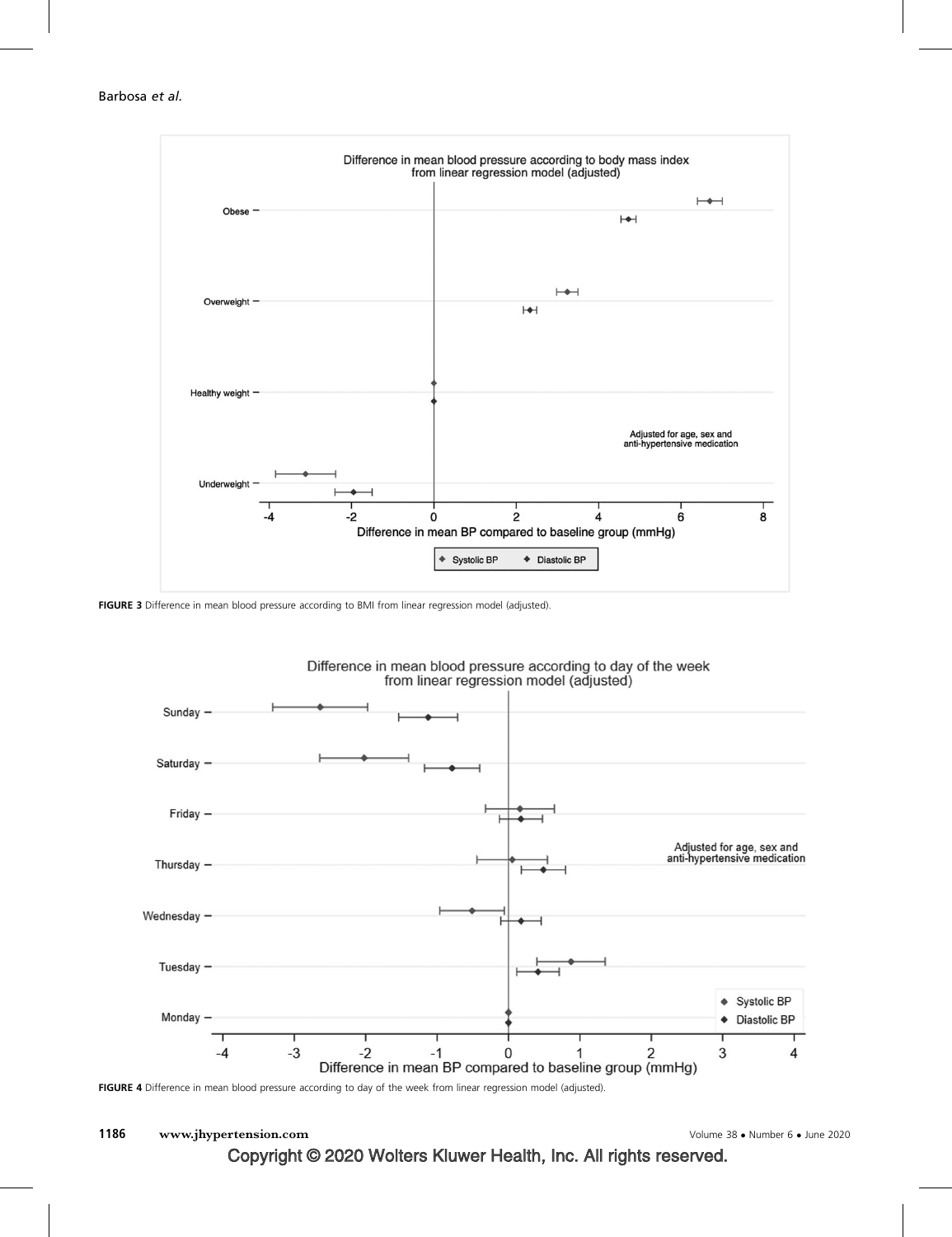### DISCUSSION

MMM 2017 in Latin America is the largest regional, international, and standardized screening campaign of a cardiovascular risk factor ever to be done. While systematic BP screening programs are lacking, particularly in Latin America and the Caribbean region, this inexpensive annual screening campaign could help offset the enormous health burden attributed to increased BP [1]. The MMM results will provide a paradigm change in the Latin American and Caribbean lifestyle, with more awareness about high BP and its associated risks.

The proportion of the participants with hypertension, treated and controlled (BP < 140/90mmHg) is in line with data recently published in a prospective cohort [8], showing that SBP has been increasing over the years. This is certainly due to the risk factors we are constantly exposed to: stress, poor diet, sedentary lifestyle, smoking, and others [3,9]. The data from smokers and reported alcohol intake were noteworthy because they had low rates; we highlight that the question was unique, and there was no detail on the aspects of smoking and alcohol intake.

Variation in SBP by day of the week, presented lowest pressures on Saturday and Sunday, and highest BP on weekdays. This presumably relates levels of one or more environmental factors that exert a pressor effect on weekdays [9]. We have no data on active workers, nonworkers, students, and retirees in the sample, which could interfere with this result. The proportion of participants with hypertension (including those on treatment) in Latin America and the Caribbean has increased in recent years. Our data, which show 42 328 participants (40.4%) with hypertension, cannot been considered as a prevalence value when compared with those obtained in Latin America as the Cardiovascular Risk Factor Multiple Evaluation in Latin America (CARMELA) study [10,11], a multicenter observational representative study including 11550 individuals from seven large cities which showed a prevalence of 18% (range between 9 and 29%, in an age group of 25–64 years). Moreover, in the PURE (Prospective Urban Rural Epidemiology) study [5,12], four countries from Latin America participated with 23578 individuals in which ambulatory BP monitoring was used to evaluate hypertension prevalence. The values obtained were: 50.8% in Argentina, 52.6% in Brazil, 46.7% in Chile, and 37.5% in Colombia; generating a mean prevalence of around 46.9%. The MMM17 Latin America results, a study to assess hypertension awareness, cannot be compared with the results of CARMELA and PURE because they are epidemiological studies of hypertensive patients. The data collected in MMM were from participants recruited opportunistically, and therefore not intended to be based on representative samples of the countries where screening took place; hence true prevalence cannot be reported.

In conclusion, MMM 2017 was the largest BP screening campaign undertaken in Latin America. The high numbers of participants detected with hypertension and the relatively large proportion of participants on antihypertensive treatment but with uncontrolled hypertension reinforces the importance of this annual event in our continent, to raise awareness of the prevention of cardiovascular events.

These results suggest that opportunistic screening can identify significant numbers of individuals with raised BP and the campaign should continue to run annually as a vital contribution to raising the awareness of hypertension.

#### ACKNOWLEDGEMENTS

The authors would like to thank you all local investigators and volunteers.

International Society of Hypertension, Servier Pharmaceuticals International and Omron.

Collaborators

Argentina: Fortunato Garcia Vasquez; Evangelina Martinez Marissi; Alicia Diaz; Adriana Iturzaeta; Pedro Becerra; Cecilia Ressina; Cesar Romero; Pablo Irusta; Alejandra Gaydou; Daniela Cianfagna; Judith Zilberman; Alejandro Diaz; Alejo Grosse; Néstor Claudio Garcia; Maia Akopia; Diego Stisman; Sergio Gonzalez; Claudio Joo Turoni; Andrea Corrales Barboza; Luis Pompozzi; Pedro Rumi; Dennis Bueno; Carlos Castellaro; Edgardo Vives; Marta Cavallo; Jose Romano; Jorge Irusta; Pablo Rodriguez; Mariano Lingo; Facundo Risso Patron; Lidia Ghezzi; Diego Fernandez; Diego Márquez; Sergio Vissani; Joaquín Serra; Gustavo Caruso; Alejandra Christen; Mildren Del Sueldo; Nicolas Renna; Walter Espeche; Martin Salazar; Irene Ennis.

Barbados: Raphael Greenidge.

Brasil: Weimar S. Barroso, Andréa A Brandão, Audes D. M.Feitosa, Roberto Dischinger Miranda, Marco A.Mota-Gomes. Chile: María S. García, Melanie Paccot.

Colombia: Johanna Otero, Paul A. Camacho, Sandra Rueda-Quijano, Luz María Gómez-Peña, Juan Felipe Gómez-Cuellar, Juan José Rey, Gregorio Sánchez, Claudia Narváez, José Luis Accini, Gustavo Aroca, Edgar Arcos, Iván Hernández, Henry García, Maritza Pérez, Clara Rocío Galvis, Dora Inés Molina, Carlos Mejía, María Eugenia Casanova, Luis García, Miguel Urina-Triana.

Equador: Estefani Jarrin, Maria Isabel Ramirez, Ruben Peñaherrera, Cecilia Mora, Yan Duarte, Oscar delBrutto, ElisaAvila, Estefani Jarrin, Jose Ruales, Juan Vintimilla, Fabricio Arteaga.

El Salvador: Evelyn Castellanos, Vilma de Romero.

Haiti: Emmanuela Delsoin.

Honduras: Nancy J. E. Torres, Brigitte Paiger.

Jamaica: Magdalene Nwokocha.

Mexico: Enrique S. Delgado.

Venezuela: José A. Octavio-Seijas, Jesús A. López-Rivera, Igor Morr, M.L. Gúzman-Franolic, A.P.Costantini-Olmos.

Uruguay: Laura Garre, Ramon Alvarez, Matias Muñoz y Mario Zelarrayan. Comision Honoraria para la Salud Cardiovascular.

#### Conflicts of interest

There are no conflicts of interest.

#### REFERENCES

- 1. Beaney T, Schutte AE, Tomaszewski M, Ariti C, Burrell LM, Castillo RR, et al. May measurement month 2017: an analysis of blood pressure screening results worldwide. Lancet Glob Health 2018; 6:e736-e743.
- 2. Turnbull F, Woodward M, Neal B, Barzi F, Ninomiya T, Chalmers J, et al. Do men and women respond differently to blood pressurelowering treatment? Results of prospectively designed overviews of randomized trials. Eur Heart J  $2008$ ;  $29:2669 - 2680$ .